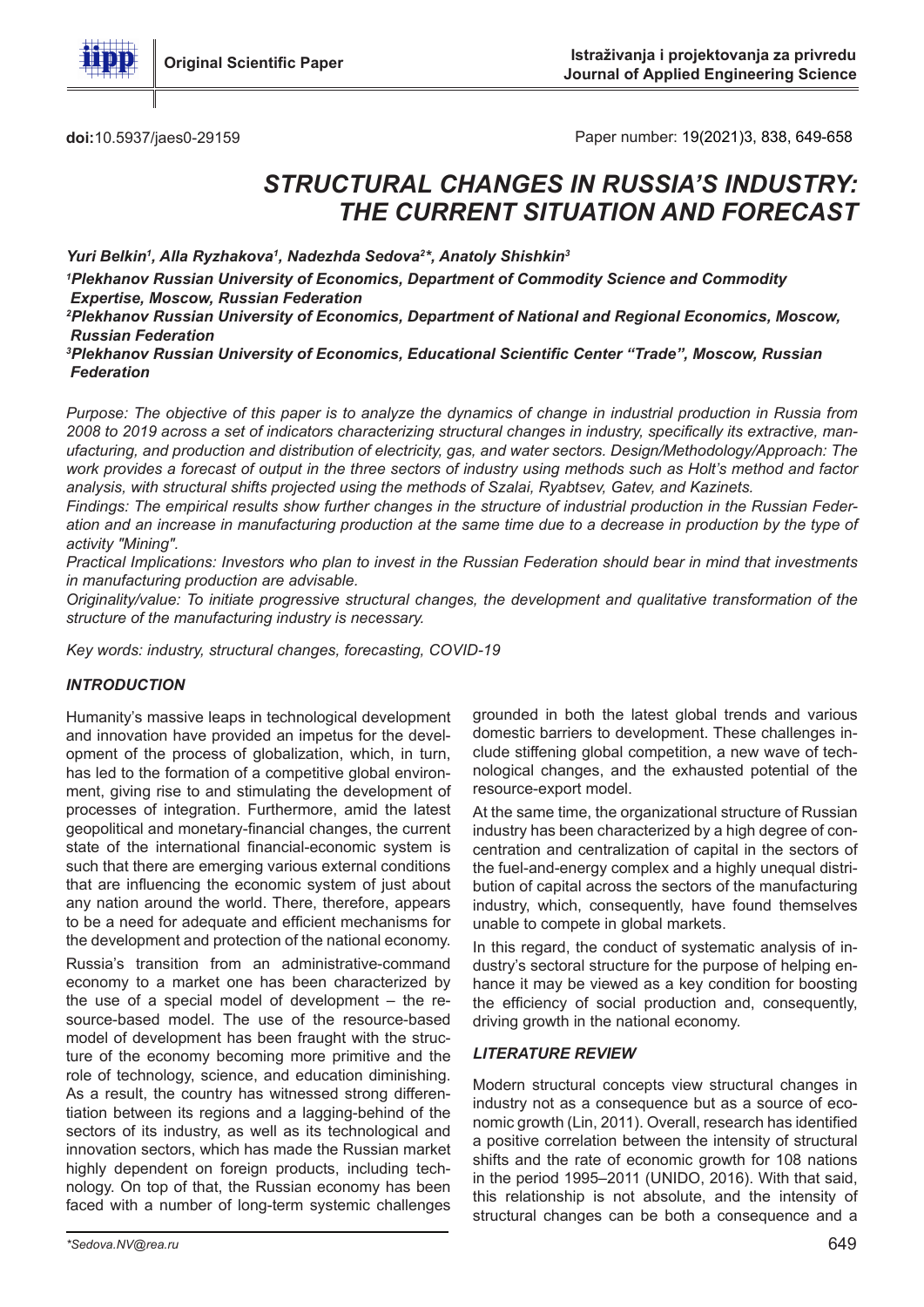

cause of economic growth. Nevertheless, it is worth noting that all significant and long periods of fast economic growth following World War II normally occurred against a backdrop of pronounced structural changes within the national economy (e.g., industrialization or sometimes servicization of the economy, like in Hong Kong or India) (McMillan et al., 2017; Diao, 2017). According to scholar J.J. Krüger, "to date there exists no general theory of structural change, but there exist a variety of theoretical approaches that are concerned with the explanation of structural shifts between the three broad sectors of the private economy [primary, secondary, and tertiary] and among the industries within these sectors" (Krüger, 2008, p. 331). A key concept that belongs here is the three-sector hypothesis, which postulates a systematic succession of the development of the three main sectors of the private economy (Clark, 1957; Fisher, 1939; Fourastie, 1963). Of relevance also are related summarizations by S. Kuznets, who suggests that "rapid changes in production structure are inevitable – given the differential impact of technological innovations on the several production sectors, the differing income elasticity of domestic demand for various consumer goods, and the changing comparative advantage in foreign trade" (Kuznets, 1973, p. 250).

While identifying steady trends in structural change across the global economy is important in and of itself, it is, above all, of particular significance to the development of structural policy in Russia. One is currently observing the following two major types of structural change in the economy – intersectoral structural shifts and intrasectoral ones, which lead to a change of specialization and result in production diversification. The manufacturing industry remains a key driver of economic growth due to the following: high absolute levels of labor productivity; possibility of achieving significant economies of scale; high levels of innovation; well-developed direct and inverse intersectoral relationships; ease of integrating into global production systems (which helps ensure the transfer and absorption of cutting-edge technology) (Abbas, 2018); positive effect on sociality (in particular, in terms of combating income inequality); eco-friendliness of production (Szirmai, 2012). A well-developed manufacturing sector helps maintain overall economic growth thanks to making its stretches longer and reducing overall volatility (UNIDO, 2016; Dasgupta and Singh, 2006). In addition, empirical data suggest the significance of the sectoral composition of exports and the level of their complexity to stimulating overall economic growth (Hidalgo et al., 2011), which accentuates the importance of having in place a well-developed manufacturing industry and a sound services sector complementing it to provide for that complexity.

In this regard, of special significance are structural changes in the industrial sector (Timmer, M, 2009) which is crucial to the development of any country and is an essential sector of material production. Industrial production also serves as a basis for the industrialization of

economic space. The essence of industrial production is activity by enterprises and organizations engaged in the extraction and processing of raw materials, fabrication of materials and equipment, and manufacture of instruments of labor. The sector is called industrial or secondary, as it is within this particular sector that primary raw materials are transformed into products ready for consumption by the end user.

Russia's industrial production continues to be in the post-industrial era the basis of the nation's economic security and the kernel of its production-technological potential, expanding and upgrading which constitutes the material-technical part of the reproduction process.

## *METHODS*

The key indicators of the structure of the national economy reflecting the depth and complexity of changes in production and in the spheres of distribution and consumption are macroeconomic indicators and their dynamics. Establishing a methodology that will factor in the dynamics of such changes in the economic structure is of utmost significance to the study of structural shifts in industry. The classic approach is based on data for the time series of a particular indicator and structural differences based on data for several indicators at a fixed point in time.

To conduct generalized analysis of change in the structure of a set over time or to measure spatial differences based on two compared levels, various summarizing indicators of structural change can be employed. To determine the degree of influence of factor changes on structural transformations, the index method can be employed. A major role in the development of a system of interrelated indexes suitable for this type of analysis has been played by the following statisticians: K. Gatev, L.S. Kazinets, V.M. Ryabstev, and A. Szalai.

Indicators of the effectiveness of structural shifts are often at variance with overall indicators of the economy's development. For instance, effective changes aimed at the structural reformation and diversification of the economy are often accompanied by declines in key macroeconomic indicators of its performance, as they divert toward themselves a portion of existing resources. At the same time, not always do structural shifts that facilitate high rates of economic growth are positive from a standpoint of the direction of socio-economic progress. This happens when growth is achieved through an increased share in the structure of the economy of obsolescent, as well as traditional, sectors (e.g., the share of the extractive industry at the post-industrial economic development stage).

From the perspective of marginal utility theory, a structural shift in the economy is effective only when it leads to its subjects, whose needs are to be met and interests are to be accommodated, deriving maximum utility from the dynamically changing structure of the economic system. Here the primary focus is on the qualitative and quantita-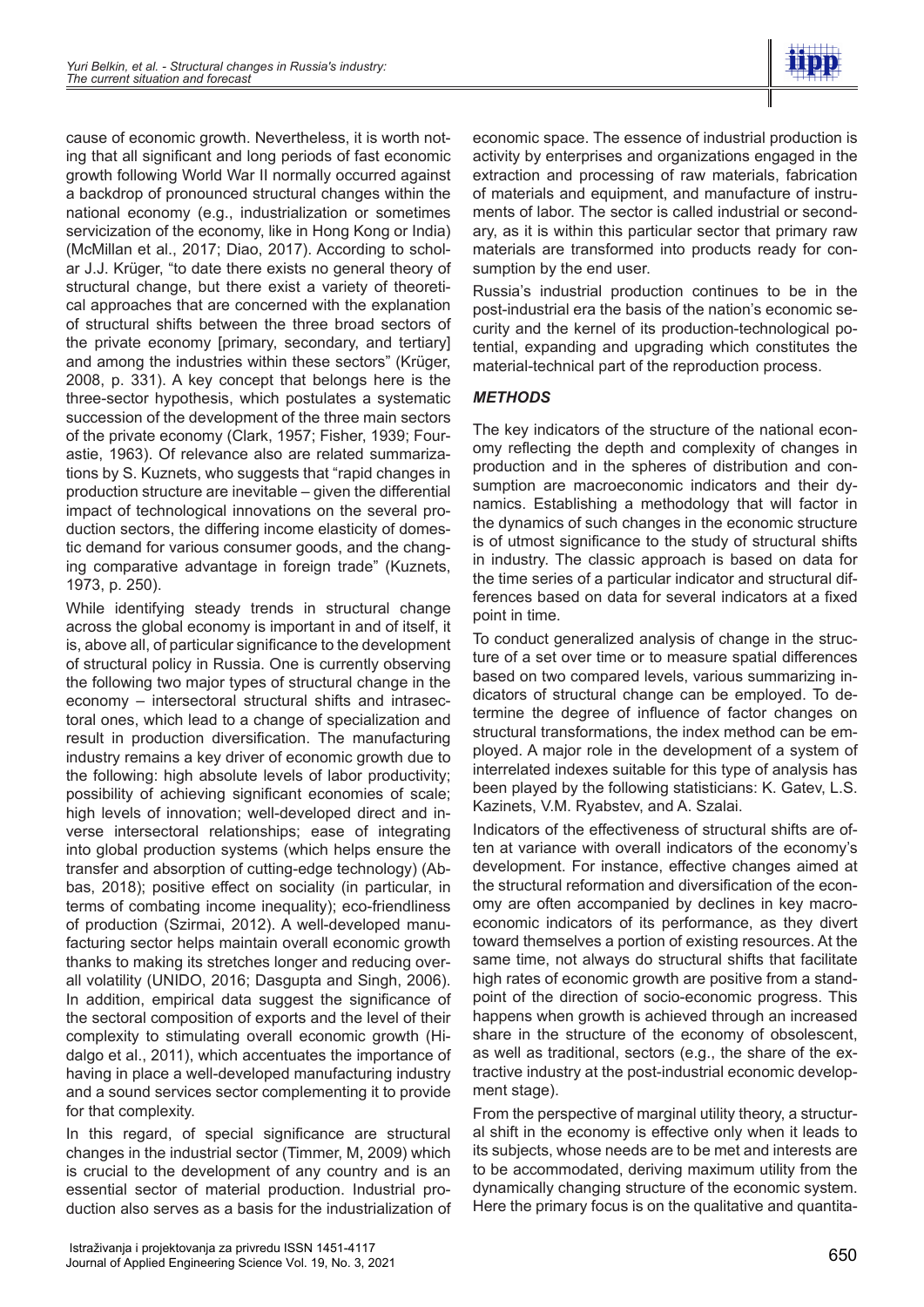





tive parameters of structural change in the economy (Cadot O., 2007). Thus, there is a need for a set of indicators that will reflect key structural changes.

Kazinets's linear coefficient of absolute structural changes makes it possible to assess the intensity of structural differences in absolute terms. Gatev's integral coefficient (the Gatev index) helps assess the intensity of structural differences in relative terms. So does the Szalai index. The Ryabtsev index is the ratio of the actual differences between the values of the components of two structures to their maximum possible values. For the Russian state of the value of the value of the value of the value of the value of the value of the value of the value of the same of the same of the same of the same of the same of the same of the same of the same

To forecast structural changes in Russia's industrial sector for the period 2020–2022, the authors employed Holt's method (a two-parameter model was constructed) and factor forecasting.

#### *RESULTS*

Forecasting structural changes in the industrial sector of the Russian economy requires the use of a set of metrics based on which to draw a conclusion about the development level of Russia's industry. Employing these metrics can help establish a relationship between the system's various indicators and determine the degree of correlation between them.

The 2007 All-Russian Classifier of the Types of Economic Activity subsumes the following three types of activity under industrial production:

- extraction of mineral resources;
- manufacturing;
- production and distribution of electricity, gas, and water.

To forecast structural changes in the industrial sector of the Russian economy, one will need three systems of indicators reflecting a set of general and specific factors in the development of each of the types of activity. To this end, the following set of indicators was selected:

- main indicators: volume of shipped goods and performed works and services in value terms;
- 

growth rate, wear and tear on plant and equipment, and average annual number of employed persons in the sector;

specialized indicators: oil prices, capital outflow, share of workers with a higher education, invention activity coefficient, population size, demand for electricity, and emissions to the atmosphere.

Due to the paper's limited scope, it will focus on the indicators that the authors feel have a decisive influence in terms of structural shifts.

The Volume of Shipped Goods and Performed Works and Services indicator is a general indicator that characterizes the overall condition and development level of Russia's industry. It can help compute the indices of structural change and generate a forecast for the development of the nation's industrial complex in the future. Figure 1 illustrates the dynamics of the volume of industrial production in Russia.

Good macroeconomic conditions in Russia, a sound budgetary policy, and being immune to the effects of the US mortgage-lending crisis have partially protected the Russian economy and limited the impact on it of the global financial crisis of 2008–2010. Thanks to Russia's small foreign national debt, double budget surplus, substantial gold and currency reserves, and favorable ratings from major rating agencies, up until mid-2008 foreign investors regarded Russia to be a country that is safe and protected from the worsening of financial conditions around the world. If by the start of the global financial crisis Russia had not had such a large budget surplus and such a large volume of resources amassed in the stabilization fund and gold and currency reserves, the crisis would have taken its toll on the Russian economy a lot earlier and its consequences could have been a lot more serious. Starting in 2009, the manufacturing industry exhibited a steady trend of increase in output, with the positive dynamics persisting up until 2015. The largest increase in the figure was posted in the period 2014-2015–1,770,461.05 million rubles (10%). This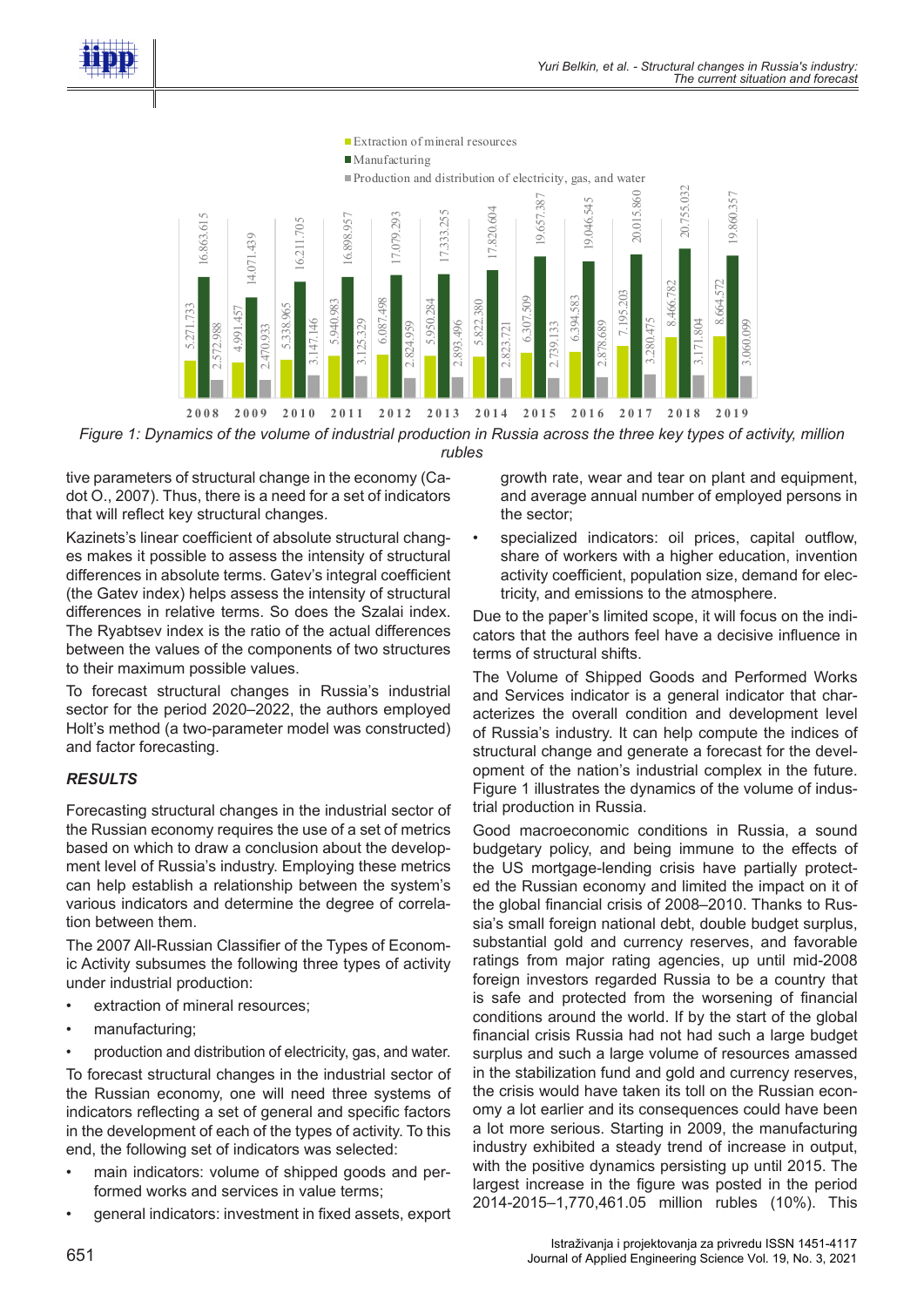



*Figure 2: Dynamics of investment in fixed assets across the three key sectors of Russia's industry, million rubles*

growth was based on the output of certain food products (including under the import-substitution program), a boost in output in the nation's light and electro-technical industries, and an increase in the output of products from oil and gas processing.

Despite the resource orientation of the Russian economy, the nation did not witness a substantial increase in output in the extractive sector up until 2017, when it posted an increase of 797,800.37 million rubles (13%). Starting in 2015, positive dynamics within the sector were exhibited by enterprises engaged in the extraction of coal, oil, iron ore, and associated gas, whereas there was a decline in the output of natural gas and aggregates. In 2018, output in the extractive sector exceeded the 2014 figure by 9.5%. That being said, even in 2015, a recessionary year in Russia, the figure remained positive.

Based on data from Rosstat, in 2019 the key factors hindering growth in output in the extraction of mineral resources and manufacturing sectors were insufficient demand for the companies' products in the domestic market, high taxes, and an uncertain economic situation overall.

The development of any sphere of the economy is directly dependent on the level of investment activity within it. The Investment in Fixed Assets indicator reflects the degree to which entrepreneurs are interested in the development of various spheres of economic activity. Investment in fixed assets is also an efficient tool for altering the existing structure of industrial production. Figure 2 illustrates the dynamics of investment in fixed assets across the three key sectors of Russia's industry.

In terms of investment in fixed assets, subsequent to the crisis of 2008–2010 the nation's extractive sector went through a period of rehabilitative growth up until 2017. A key aspect of the recovery in the investment climate was a change in the structure of sources of investment. The share of their own funds in the total volume of investment in fixed assets among the sector's large and medium-sized enterprises was over 50%.

The largest share of investment in fixed assets was posted in the period under review by the Extraction of Mineral Resources type of activity. This trend reflects (Araujo, R., 2007; Kruger J.J., 2008) the significant investment attractiveness of the resources sector even in today's climate of relatively low global energy prices.

The dynamics of investment in fixed assets in the manufacturing sector are characterized in the period under review by having a cyclical nature. The period 2008–2010, a time of crisis, witnessed a decline in investment in the sector. The figure rose in the period 2011–2013. It then dropped through to 2016. Starting in 2016, while there has been a slowdown in growth in investment, the trend has been one of a general increase.

The rate of growth in exports is another key indicator of the development of Russia's industry. The basis of Russian exports is made up of the Extraction of Mineral Resources type of activity, specifically fuel-and-energy products. In 2019, the relative share of these products in the commodity structure of the nation's exports was 64.7%. At the same time, the share of output from the Manufacturing type of activity in the structure of Russia's exports remains low to this day. This factor is generating additional risk for the economy amid unstable global raw materials prices.

Wear and tear on plant and equipment is a factor that has had a negative effect on the development of the Russian economy. In Russia, organizations that are lagging behind technologically tend to depend on government support to be financially viable. Today, the active portion of plant and equipment appears to be subject to faster physical (and, especially, moral) wear and tear due to scientific-technical progress. Timely upgrades to plant and equipment will have a direct effect on a company's innovativeness, facilitating boosts in its efficiency and competitiveness. Figure 3 illustrates the dynamics of wear and tear on plant and equipment in Russia.

The key reasons behind the high level of wear and tear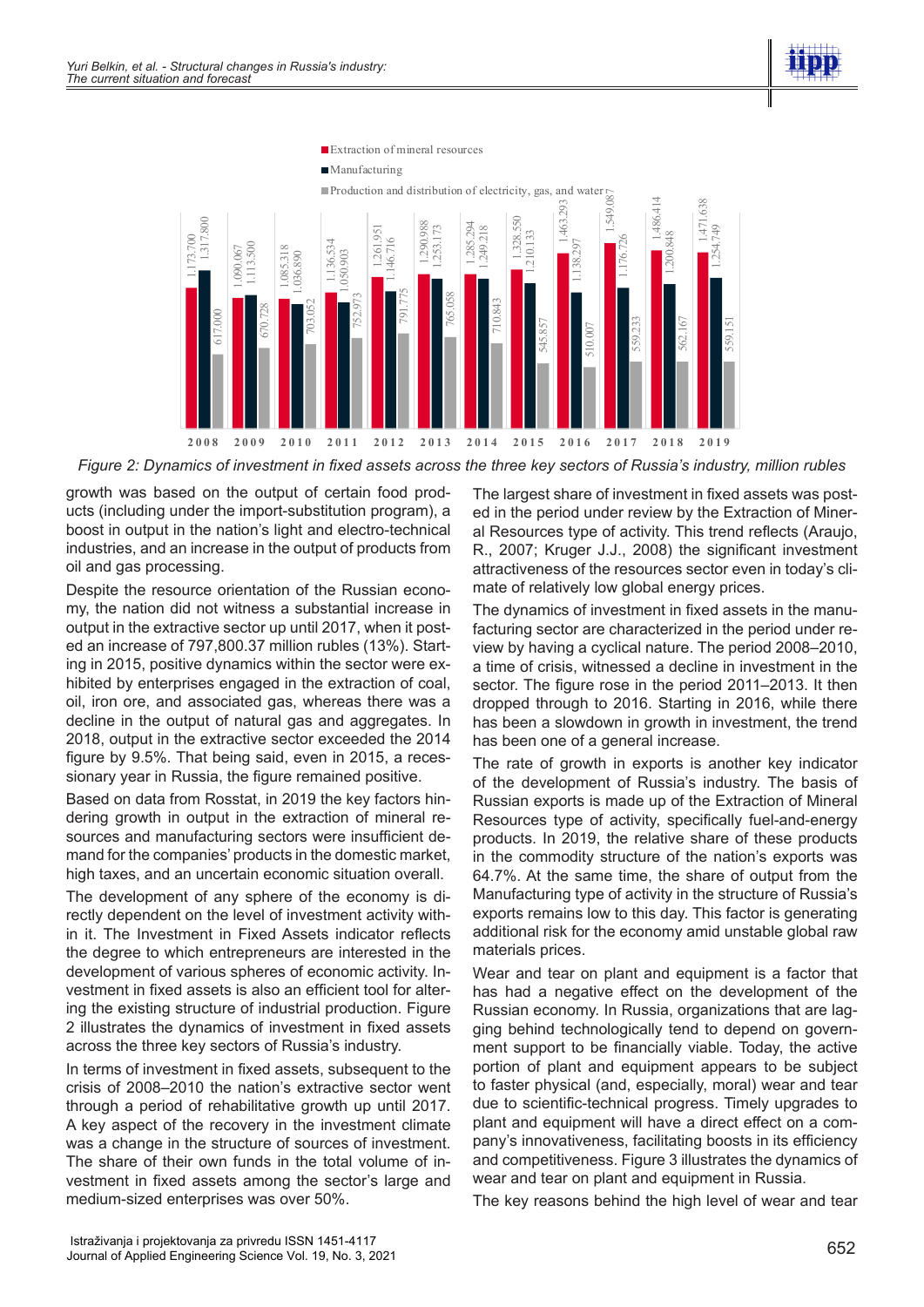



*Figure 3: Dynamics of wear and tear on plant and equipment across the sectors of industry, %*

on plant and equipment in Russia are the following: shortage of a skilled workforce, tendency to economize on the development of an enterprise, and lack of proper control over the use of plant and equipment. Many companies hire blue- and white-collar employees who do not have the necessary qualifications to do the job, which then leads to multiple violations. Most companies seek to derive profit in the short term, with little regard for their long-term prospects. Consequently, plant and equipment tends to be upgraded very rarely (McMillan, 2014), which leads to gradual moral wear and tear to the machines and, based on that, to a decline in the company's competitiveness – and may even lead to its being pushed out of the market.

The period under review, 2008–2019, witnessed an increase in said figure in the extraction of mineral resources and manufacturing sectors. At the same time, the production and distribution of electricity, gas, and water sector exhibited an opposite trend. The positive dynamics were associated with the emergence of new solutions in the areas of technology, transportation, and distribution of electricity, gas, and water.

The average annual number of employed persons in the

sector, as a social factor in the development of industry, reflects the scale of production. The creation of new jobs is closely associated with the expansion of production, building of new plants, and introduction of new types of products. Figure 4 illustrates the dynamics of Russia's average annual number of employed persons in industry.

The Extraction of Mineral Resources and Production and Distribution of Electricity, Gas, and Water types of activity exhibited an increase in number of employed persons throughout the timeframe. Extraction of mineral resources is one of the highest paying sectors in Russia's industry, so staffing is not a major issue in this field. The relatively stable number of employed persons in the production and distribution of electricity, gas, and water sector is associated with the fact that the number of staff employed by enterprises in this sector is sufficient and the high level of pay offered in it, which in the period under review was at the level of 114.2% relative to the average pay across the Russian economy, has helped preserve its workforce. The structure of employment in the manufacturing sector was characterized by a dynamic decline in employment in the machine-building and consumer complexes.



*Figure 4: Dynamics of Russia's average annual number of employed persons across the sectors of industry, thousand people*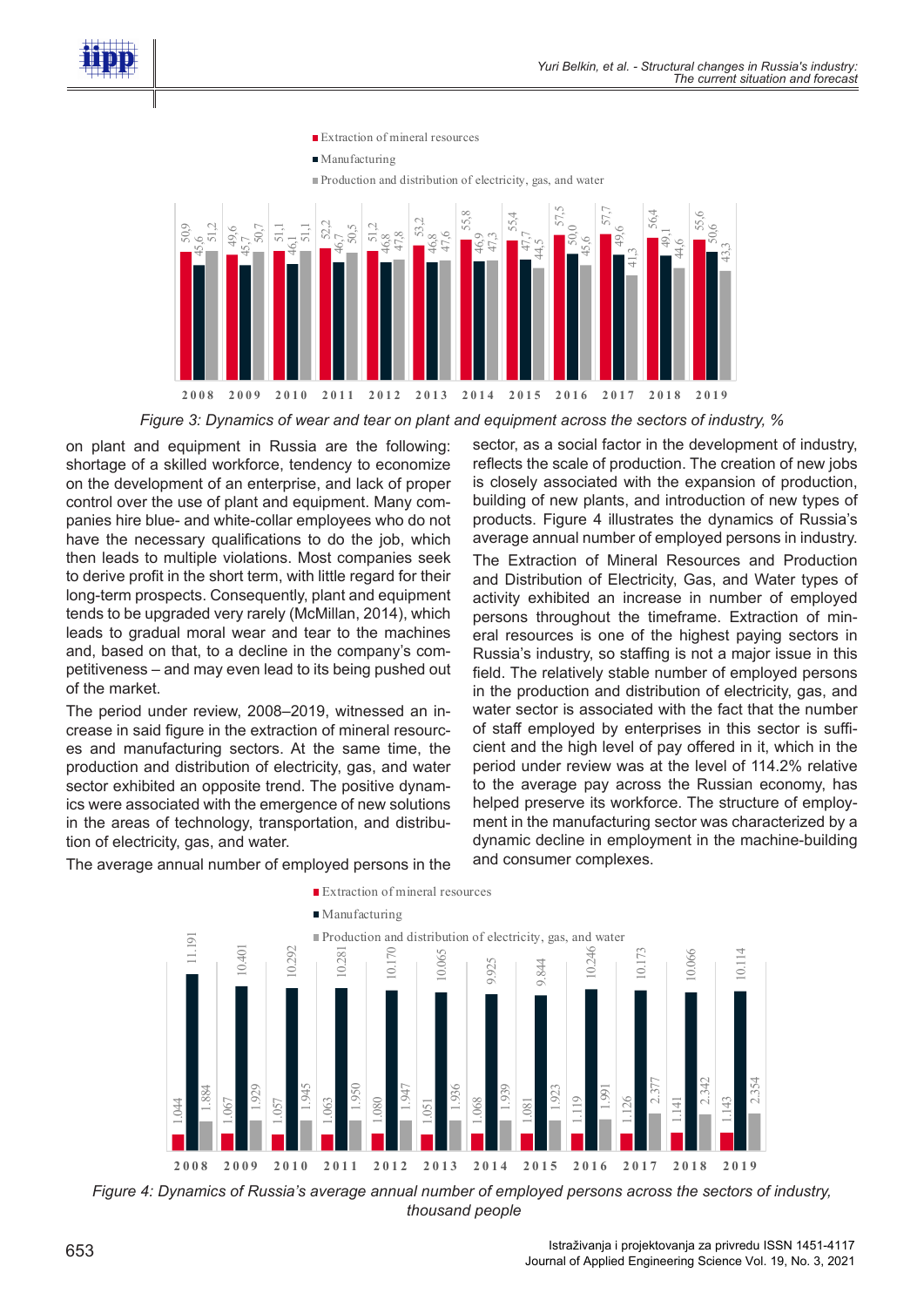

*Figure 5: Russia's dynamics of capital outflow, million rubles*

The decline in employment in the manufacturing sector is associated, among other things, with an increase in labor productivity thanks to production automation. Low pay (94% relative to the average pay across the economy), increased wear on equipment (over 46%), and difficulties with workforce training are the key causes behind the decline in the number of persons employed in the sector (Foster-McGregor N, 2016).

The effect of change in global oil prices on the development of industrial production in the Extraction of Mineral Resources category is unquestionable. Every time there is a sharp drop in WTI and Brent oil prices, there also occurs a dip in the price of Russian crude Urals. This factor has special implications for the Russian economy, which operates based on the resource model of development. When global oil prices drop, industrial production in this sector shrinks and output declines in value terms.

A net capital outflow occurs when more money is taken out of the country by the private sector than is brought into the national economy from overseas (Matsuyama, K., 2009). Conversely, when more money comes into than is taken out of the country, the nation posts a net capital inflow (Pieper, U., 2003). Over the last few years, Russia has posted a net capital outflow, i.e. more money leaves the country than comes into it. This has been pronouncedly the case with the nation's extractive sector, as it accounts for a large share of Russia's exports, with revenue from the sale of its products being in foreign currency. Companies within the sector often fail to find a lucrative use for their funds, so many take them out of

the country with a view to investing them in securities or investment projects in other countries. The decline in the values of this indicator is testimony that entrepreneurs are ready to invest in projects in Russia. In particular, such projects can be aimed at upgrading plant and equipment and modernizing and expanding production. The implementation of the above measures has helped drive the development of Russian industry and boost its output. Figure 5 illustrates the dynamics of capital outflow in Russia.

An analysis of the dynamics of net capital outflow from Russia indicates that the highest figures on this were posted in 2008 and in 2014. These specific years witnessed a number of substantial shocks, when the financial markets were in disarray and panic-stricken people rushed to buy foreign currency in hopes of protecting their hard-earned savings from depreciation. In the last 20 years, the nation posted a net capital inflow in 2006 and in 2007. In those years, the nation's GDP rose steadily, its financial reserves grew, and the standard of living of its population improved.

Currently, the primary source of technogenic impact on the environment in Russia is industrial production. Research by Rosstat suggests there is a relationship between increased output, increased demand for electricity, gas, and water, and increased emissions to the atmosphere. Figure 6 illustrates the dynamics of emissions in Russia.

The decline in emissions in Russia is associated with the conduct of special activities on minimizing emissions to



Istraživanja i projektovanja za privredu ISSN 1451-4117 Journal of Applied Engineering Science Vol. 19, No. 3, 2021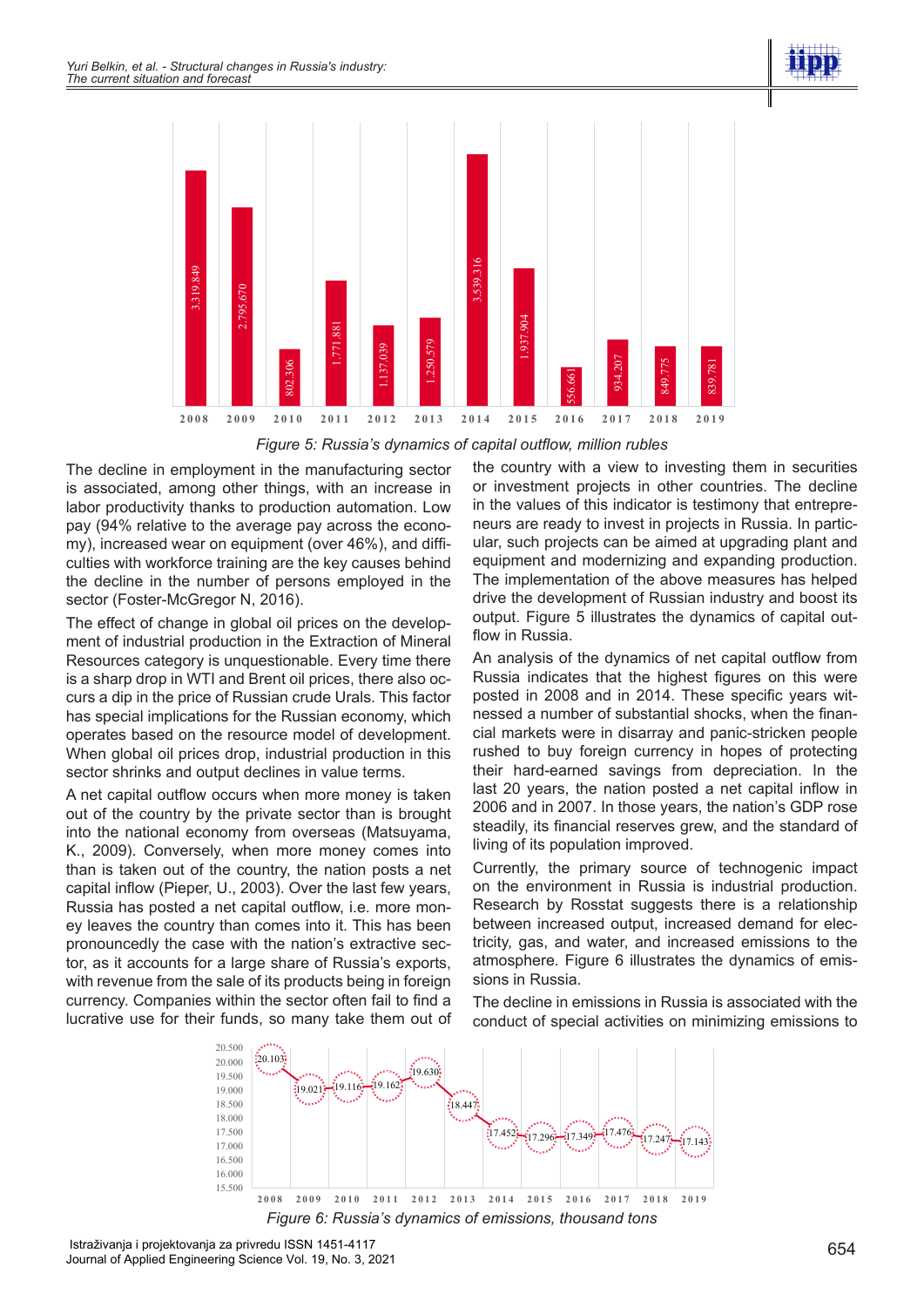



*Figure 7: Initial, smoothed, and projected values of the Extraction of Mineral Resources series (based on Holt's method).*



*Figure 8. Initial, smoothed, and projected values of the Manufacturing series (based on Holt's method)*

the atmosphere. This includes the use of "clean" fuel and progressive technology in production, minimization of fugitive emissions, improvement of the way such emissions are diffused, and the use of planning and development practices focused on the rational use of mountain ranges and forests as a shield between residential areas and industrial enterprises.

Combining the above macroeconomic indicators into a single system helped generate a forecast for and produce an analysis of structural change in Russia's industrial sector.

For the Extraction of Mineral Resources type of economic activity, the projected values for 2020 are 8,506,367.31, for 2021–8,553,872.10, and for 2022–8,601,376.88 million rubles. One is to expect a drop of 1.83% in output in 2020 compared with the previous year. The indicator is projected to rise gradually afterwards, with its values expected to match the 2019 level in 2022 (Figure 7).

For the Manufacturing type of economic activity, the projected values for 2020 are 20,231,963.34, for 2021– 20,282,917.11, and for 2022–20,333,870.87 million rubles. One is to expect a slight increase, one of 1.87%, in output in 2020 compared with 2019. The figure is projected to rise 0.25% in the period 2021-2022 (Figure 8).

For the Production and Distribution of Electricity, Gas, and Water type of economic activity, the projected values for 2020 are 3,099,334.76, for 2021 – 3,103,335.60, and for 2022 – 3,107,336.44 million rubles. One is to expect a slight increase, one of 1.28%, in output compared with 2019. The figure is projected to rise 0.13% in the period 2021-2022 (Figure 9).

Based on the results from constructing the factor model, the greatest effect on output in the extraction of mineral resources sector is from average annual number of employed persons in the sector and oil prices. These factors



*Figure 9: Initial, smoothed, and projected values of the Production and Distribution of Electricity, Gas, and Water series (based on Holt's method)*



*Figure 10: Forecast of structural changes in the industrial sector of the Russian economy based on the factor method*

are followed by export growth rate, investment in fixed assets, and capital outflow. The greatest effect on output in the manufacturing sector is from invention activity coefficient and export growth rate. These factors are followed by average annual number of employed persons in the sector, share of workers with a higher education, and investment in fixed assets.

The greatest effect on output in the production and distribution of electricity, gas, and water sector is from export growth rate and average annual number of employed persons in the sector, followed by population size, demand for electricity, and investment in fixed assets.

Pronounced structural changes were also suggested by a forecast generated based on the factor method. Figure 10 illustrates Russia's structural shifts in the period 2008–2019 and projected structural shifts for the period 2020–2022, based on the use of the factor method.

Results and comparison of forecast values of industrial production volumes are in table 1.

Sharp changes in the macroeconomics, such as pandemics and crises, can be noted as limitations of the use of such forecasting methods.

#### *CONCLUSION*

In the period 2008-2019, peak values for Russia's structural shifts were registered in the following years:

- 2009: global economic crisis; negative dynamics of global GDP; record declines in global trade (over 10%); increased unemployment;
- 2012: slowdown of the global economy; European economy entering a recession, whilst the Russian economy posted a steady performance. In 2012, Russia witnessed the launch of over 400 new production operations. The bulk of these production operations was accounted for by enterprises within the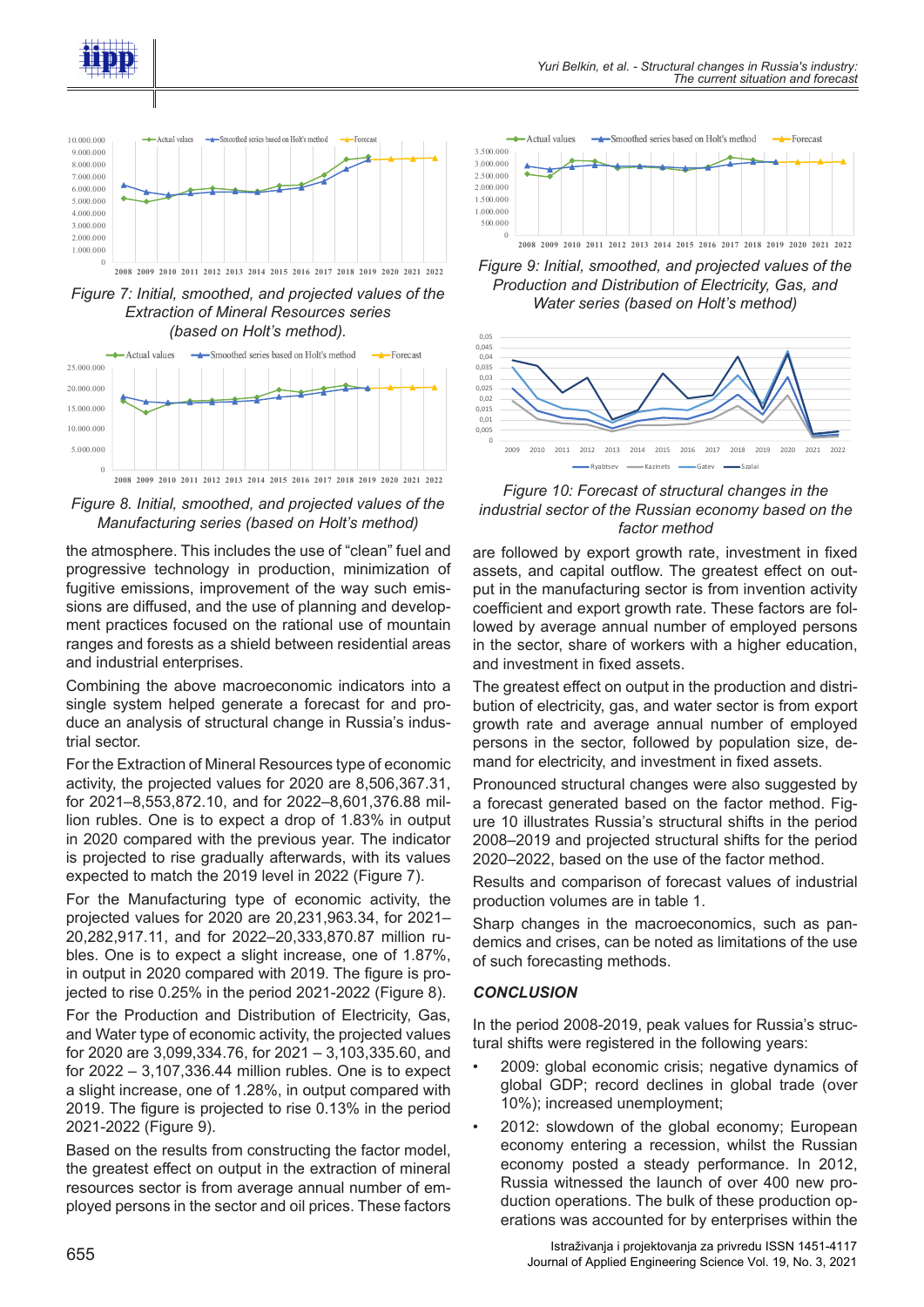

| Method                                                    | Year          |               |               |               |
|-----------------------------------------------------------|---------------|---------------|---------------|---------------|
|                                                           | Actual data   | Forecast      |               |               |
|                                                           | 2019          | 2020          | 2021          | 2022          |
| Mining operation                                          |               |               |               |               |
| Least squares method                                      | 7 902 574,98  | 8 975 026,30  | 9 136 576,80  | 9 282 761,90  |
| Holt's method                                             |               | 8 506 367,31  | 8 553 872,10  | 8 601 376,88  |
| Factor analysis                                           |               | 7 522 868,29  | 7 780 720,05  | 8 025 068,30  |
| Manufacturing industries                                  |               |               |               |               |
| Least squares method                                      | 20 251 050,24 | 21 683 123,20 | 22 355 300,00 | 23 137 735,50 |
| Holt's method                                             |               | 20 231 963,34 | 20 282 917,11 | 20 333 870,87 |
| Factor analysis                                           |               | 20 438 679,13 | 20 878 145,30 | 21 153 088,12 |
| Production and distribution of electricity, gas and water |               |               |               |               |
| Least squares method                                      | 3 070 573,33  | 3 266 046,30  | 3 324 835,10  | 3 392 994,30  |
| Holt's method                                             |               | 3 099 334,76  | 3 103 335,60  | 3 107 336,44  |
| Factor analysis                                           |               | 3 191 649,94  | 3 249 025,83  | 3 282 276,55  |

*Table 1: Comparison of forecast values of industrial production volumes*

food industry (dairy plants, meat-and-dairy farms, meat and fish processing, and canneries), enterprises within the construction industry (cement plants, prefab housing construction, and manufacture of tile, slabs, windows, and plumbing equipment), and various enterprises within the extractive, metallurgical, and automotive industries. The year also witnessed the emergence of a few dozen high-tech undertakings related to IT, telecommunications, and instrumentation;

- 2015: Russia dealing with the effects of a wave of sanctions imposed by Western governments; development of an import substitution program;
- 2018: VAT rate increasing to 20%; launch of the Nord Stream 2 program; several periods of intense growth in gasoline prices, which led to increased prices for goods and services across a broad spectrum of categories; improved financial performance of producers and sellers of oil products.

Major structural changes have been projected to take place in 2020 in light of the outbreak of the COVID-19 pandemic and based on a number of factors associated with it, namely:

- sharp decline in WTI, Brent and Urals oil prices;
- closure of the borders and introduction of trade restrictions;
- decline in global GDP;
- increase in number of loss-making enterprises;
- increase in unemployment.

Some structural changes are expected due to a decline in output in the Extraction of Mineral Resources category. The figure is projected to exhibit a trend of increase in the years 2021 and 2022 and gradually match the level of 2019.

The Manufacturing and Production and Distribution of Electricity, Gas, and Water categories are projected to

post growth throughout the forecast period. In the manufacturing sector, growth should be achieved thanks, among other things, to the development of new drugs for treating COVID-19, increased manufacture of related equipment, including artificial lung ventilation units, and increased demand for materials used for medical purposes. This demand is expected to be met thanks to the latest measures that are being taken to prevent the spread of the COVID-19 pandemic. Currently, many factories in Russia are retooling to manufacture medical masks, disinfectants, and protective gear for medical personnel.

Greater output in the production and distribution of electricity, gas, and water sector will be the result of rampedup activity by undertakings that are key contributors to the nation's GDP and increased exports.

The nation is not projected to witness significant changes in the structure of industrial production in 2021. No sharp swings in output across all the types of activity are expected. There are projections of an average increase of 2.5% in output. Minor structural changes are expected due to an increase in output in the Extraction of Mineral Resources category. This growth is expected to be based on stabilizing global oil prices, increasing exports, and a trend of decrease in capital outflow.

In 2022, changes in the structure of the nation's industrial production will be based on an emerging trend of increase in output in the extraction of mineral resources sector. The sector is expected to post an output increase of 3.1–3.3%. With the Manufacturing and Production and Distribution of Electricity, Gas, and Water categories, the figure is projected to be not more than 1.5%. On one hand, structural changes triggered by an increase in the share of output from resource-based undertakings in industry's total output should have a positive overall effect on the Russian economy. On the other hand, initiating progressive structural changes will require a thorough transformation of the structure of Russia's manufacturing industry.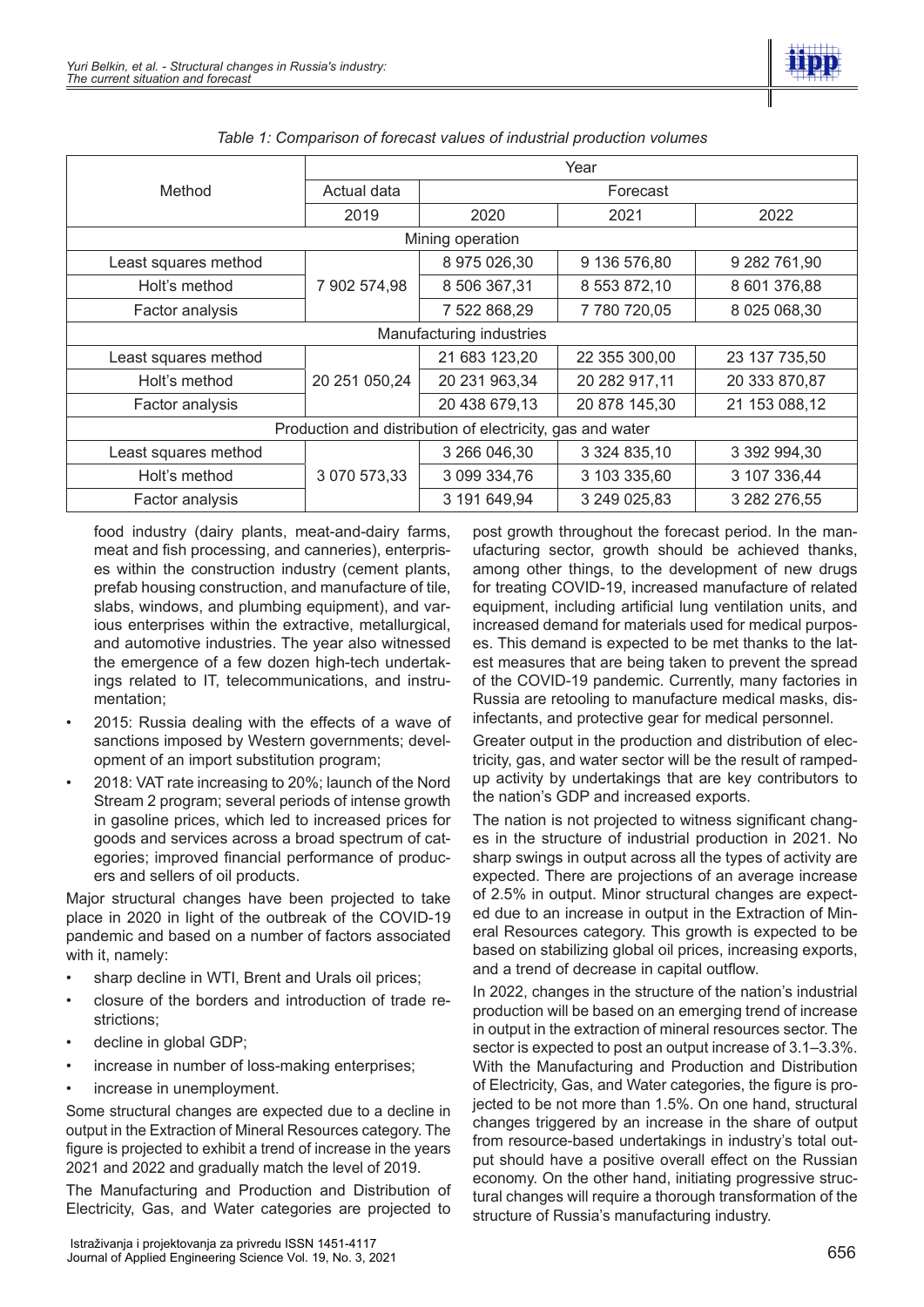

# *ACKNOWLEDGEMENTS*

Project No. FSSW-2020-0009 "Development of a methodology for managing the competitiveness of enterprises in the field of commodity circulation in the digital economy" of the Ministry of Science and Higher Education of the Russian Federation.

### *REFERENCES*

- 1. Abbas, S. A. 2018. Entrepreneurship and Information Technology Businesses in Economic Crisis, Entrepreneurship and Sustainability Issues 5(3):682- 692. https://doi.org/10.9770/jesi.2018.5.3(20)
- 2. Araujo, R. A., & Lima, G. T. (2007). A structural economic dynamics approach to balance-of-payments-constrained growth. cambridge Journal of Economics, 31(5), 755–774.
- 3. Cadot O., Carrre C., Strauss-Kahn V. (2007). Export Diversification: What's Behind the Hump? / Centre for Economic Policy Research, Discussion Paper No 6590.
- 4. Chenery, H. B., & Taylor, L. (1968). Development patterns: among countries and over time. The Review of Economics and Statistics, 391–416.
- 5. Clark, C. (1957). The Conditions of Economic Progress Macmillan & Co. London, 108, 109.
- 6. Dasgupta, S. and Singh, A. (2006) Manufacturing, services and premature de-industrialisation in developing countries: a Kaldorian empirical analysis. ESRC Centre for Business Research, University of Cambridge.
- 7. De Vries, G., Timmer, M., & de Vries, K. (2015). Structural transformation in Africa: Static gains, dynamic losses. The Journal of Development Studies, 51(6), 674–688.
- 8. Diao, X., McMillan, M. and Rodrik, D. (2017) The recent growth boom in developing economies: A structural change perspective // National Bureau of Economic Research. No. w23132.
- 9. Di Meglio, G., Gallego, J., Maroto, A., & Savona, M. (2015). Services in Developing Economies: A new chance for catching-up?// SPRU Working Paper Series, SWPS 2015-32 (November).
- 10. Dondur, N., Pokrajac, S., Spasojević-Brkić, V., & Grbić, S.(2011). Decomposition of productivity and allocative efficiency in Serbian industry. FME Transactions, 39 (2), 73-78.
- 11. Federal State Statistic Service https://www.gks.ru
- 12. Fisher, A.G.B. (1939) Production, primary, secondary and tertiary//The Economic Record 15: 24–38.
- 13. Foster-McGregor N., Verspagen B. (2016) The Role of Structural Change in the Economic Development of Asian Economies// Asian Development Review, vol. 33, no. 2, pp. 74–93.
- 14. Harberger, A. C. (1998). A vision of the growth process. The American Economic Review, 88(1), 1–32.
- 15. Hausmann R., Hidalgo C.A. (2011) The network structure of economic output //Journal of Economic Growth.16:309–342.
- 16. Imbs, J., Montenegro C., Wacziarg R. (2014) Economic Integration and Structural Change//Mimeo. June 2014.
- 17. Humbatova, S.I., Tanriverdiev, S.M., Mammadov,I.N., Hajiyev, N. G.-O.2020. Impact of investment on GDPand non-oil GDPin Azerbaijan. Entrepreneurship and Sustainability Issues, 7(4),2645-2663. http://doi.org/10.9770/jesi.2020.7.4(6)
- 18. Kays, H. E., Karim, A. M., & Daud, M. R. C. (2020). A responsive multiplicative Holt-Winters approach for enhanced forecasting accuracy. International Journal of Industrial and Systems Engineering, 35(1), 114-134.
- 19. Koren, M. and Tenreyro, S. (2003) Diversification and development. FRB of Boston Working Paper. No. 3–3.
- 20. Kruger J.J. (2008) Productivity and Structural Change: a Review of the Literature //Journal of Economic Surveys.Vol. 22. No. 2. pp. 330–363.
- 21. Kuznets, S. (1973) Modern economic growth: findings and reflections. American Economic Review 63: 247–258.
- 22. Lewis, W. A. (1954). Economic development with unlimited supplies of labour. The manchester school, 22(2), 139–191.
- 23. Lin, J. Y. and Rosenblatt D. (2012). Shifting Patterns of Economic Growth and \Rethinking Development.// Journal of Economic Policy Reform 15 (3): 171–194.
- 24. Matsuyama, K. (2009) Structural Change in an Interdependent World: A Global View of Manufacturing Decline //Journal of the European Economic Association, Vol. 7, No. 2/3.
- 25. Maslikhina, V. (2017). Spatial concentration of the manufacturing industry: Evidence from Russia. Journal of Applied Engineering Science, 15(4), 509-517.
- 26. McMillan, M., Rodrik, D. and Sepulveda, C. (2017) Structural change, fundamentals and growth: a framework and case studies // National Bureau of Economic Research. No. w23378.